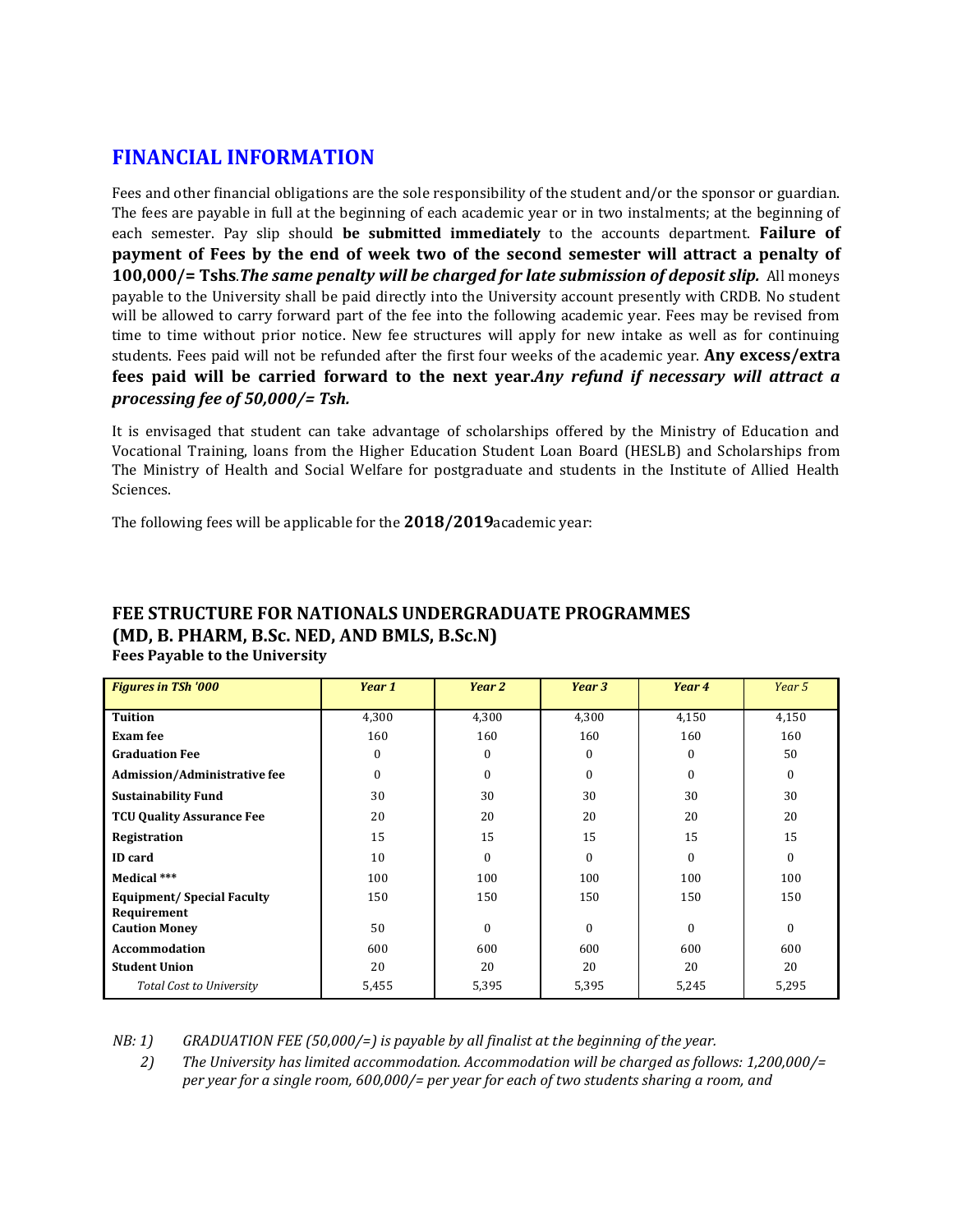*480,000/=* per year for each of three students sharing a room.*NOTE Full Payment should be done after consultation with the WARDEN to guarantee the availability of the rooms.* 

*3) \*\*\* Medical Capitation: Students with recognized and valid Health Insurance Schemes will be refunded 50,400/=*

#### Moneys Payable to the Student (MD, B. Pharm, B.Sc. NED, BMLS, BScN) Courses

The amounts listed below are indicative moneys payable to the student to meet costs for meals, stationery, textbooks, field work and special faculty requirements.

CUHAS will not handle student's personal money. Any extra money included in the fees will be assumed to be prepayments for the subsequent year. All moneys meant for personal use should be paid directly to the student. 

| $\ddot{\phantom{1}}$<br>. .     |        | $\cdot$ |          |        |        |
|---------------------------------|--------|---------|----------|--------|--------|
| <b>Student Cost (figures in</b> | Year 1 | Year 2  | Year 3   | Year 4 | Year 5 |
| <b>Tsh. '000</b>                |        |         |          |        |        |
| <b>Stationery</b>               | 100    | 100     | 100      | 100    | 100    |
| <b>Books</b>                    | 300    | 300     | 300      | 300    | 300    |
| Elective & Research             | 0      |         | $\theta$ | 560    | 0      |
| <b>Disertation</b>              | 0      | 0       | $\theta$ | 0      | 0      |
| <b>Fieldwork</b>                | 0      | 280     | 280      | 280    | 0      |
| Meals                           | 750    | 750     | 750      | 750    | 750    |
| <b>Total Cost to</b>            | 1150   | 1430    | 1430     | 1990   | 1150   |
| <b>Student</b>                  |        |         |          |        |        |
|                                 |        |         |          |        |        |
| <i>GRAND TOTAL</i>              | 6,605  | 6.825   | 6.825    | 7,235  | 6,445  |

#### **(A) Money payable to students doing MD Course**

#### **(B) Money payable to students doing BMLS Course**

| <b>Student Cost (figures in Tsh. '000</b> | Year 1 | Year 2           | Year 3 |
|-------------------------------------------|--------|------------------|--------|
| <b>Stationery</b>                         | 100    | 100              | 100    |
| <b>Books</b>                              | 300    | 300              | 300    |
| Elective & Field                          | 0      | $\boldsymbol{0}$ | 560    |
| <b>Fieldwork</b>                          | 0      | 0                | 280    |
| <b>Meals</b>                              | 750    | 750              | 750    |
| <b>Total Cost to Student</b>              | 1150   | 1150             | 1990   |
|                                           |        |                  |        |
| <i>GRAND TOTAL</i>                        | 6,605  | 6,545            | 7,385  |

#### **(C) Money payable to students doing B.Pharm Course**

| <b>Student Cost (figures in</b> | Year 1   | Year 2 | Year 3   | Year 4 |
|---------------------------------|----------|--------|----------|--------|
| <b>Tsh, '000</b>                |          |        |          |        |
| <b>Stationery</b>               | 100      | 100    | 100      | 100    |
| <b>Books</b>                    | 300      | 300    | 300      | 300    |
| <b>Elective &amp;Field</b>      | $\Omega$ | 0      | $\Omega$ | 560    |
| <b>Fieldwork</b>                | $\Omega$ | 280    | 280      | 0      |
| Meals                           | 750      | 750    | 750      | 750    |
| <b>Total Cost to</b>            | 1150     | 1430   | 1430     | 1710   |
| <b>Student</b>                  |          |        |          |        |
| <i>GRAND TOTAL</i>              | 6,605    | 6,825  | 6,825    | 6,955  |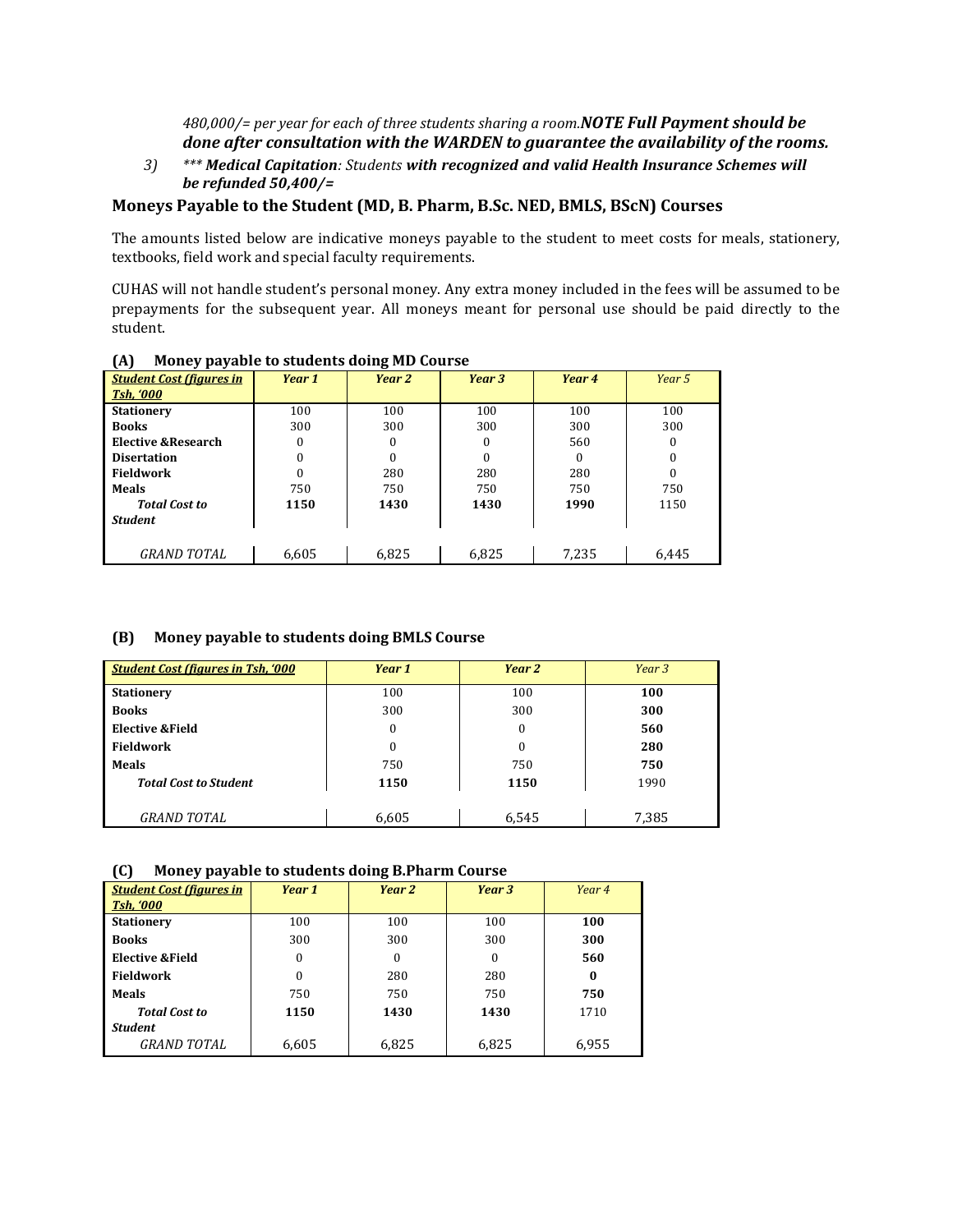# **(D)** Money payable to students doing BSc.NED/ BSc. Nursing

## **BSc. NED Conversion programme**

| <b>Student Cost (figures in Tsh. '000</b> | Year 1 | Year 2 |
|-------------------------------------------|--------|--------|
| <b>Stationery</b>                         | 100    | 100    |
| <b>Books</b>                              | 300    | 300    |
| <b>Elective &amp;Field</b>                | 0      | 0      |
| Fieldwork                                 | 280    | 280    |
| <b>Meals</b>                              | 750    | 750    |
| <b>Total Cost to Student</b>              | 1430   | 1430   |
| <b>GRAND TOTAL</b>                        | 6,885  | 6.825  |

#### **BScNED 3 & 4-year programme**

| <b>Student Cost (figures in Tsh, '000</b> | Year 1           | Year 2       | Year 3   | Year 4   |
|-------------------------------------------|------------------|--------------|----------|----------|
| <b>Stationery</b>                         | 100              | 100          | 100      | 100      |
| <b>Books</b>                              | 300              | 300          | 300      | 300      |
| Elective & Field                          | $\bf{0}$         | $\mathbf{0}$ | $\Omega$ | $\bf{0}$ |
| Fieldwork                                 | $\boldsymbol{0}$ | 280          | 560      | $\bf{0}$ |
| <b>Meals</b>                              | 750              | 750          | 750      | 750      |
| <b>Total Cost to Student</b>              | 1150             | 1430         | 1710     | 1150     |
| <b>GRAND TOTAL</b>                        | 6,605            | 6,825        | 7,105    | 6,395    |

#### **BSc. N 3-year programme**

| <b>Student Cost (figures in Tsh, '000</b> | Year 1 | Year 2   | Year <sub>3</sub> |
|-------------------------------------------|--------|----------|-------------------|
| <b>Stationery</b>                         | 100    | 100      | 100               |
| <b>Books</b>                              | 300    | 300      | 300               |
| Elective & Field                          | 0      | $\Omega$ | $\bf{0}$          |
| <b>Fieldwork</b>                          | 0      | 280      | 560               |
| <b>Meals</b>                              | 750    | 750      | 750               |
| <b>Total Cost to Student</b>              | 1150   | 1430     | 1710              |
| <b>GRAND TOTAL</b>                        | 6605   | 6825     | 7105              |

### **BSc. N 4-year programme**

| <b>Student Cost (figures in Tsh, '000</b> | Year 1   | Year 2 | Year 3 | Year 4 |
|-------------------------------------------|----------|--------|--------|--------|
| <b>Stationery</b>                         | 100      | 100    | 100    | 100    |
| <b>Books</b>                              | 300      | 300    | 300    | 300    |
| Elective & Field                          | $\Omega$ | 0      | 0      | 0      |
| <b>Fieldwork</b>                          | 0        | 0      | 280    | 280    |
| <b>Meals</b>                              | 750      | 750    | 750    | 750    |
| <b>Total Cost to Student</b>              | 1150     | 1150   | 1430   | 1430   |
| <b>GRAND TOTAL</b>                        | 6605     | 6545   | 6825   | 6675   |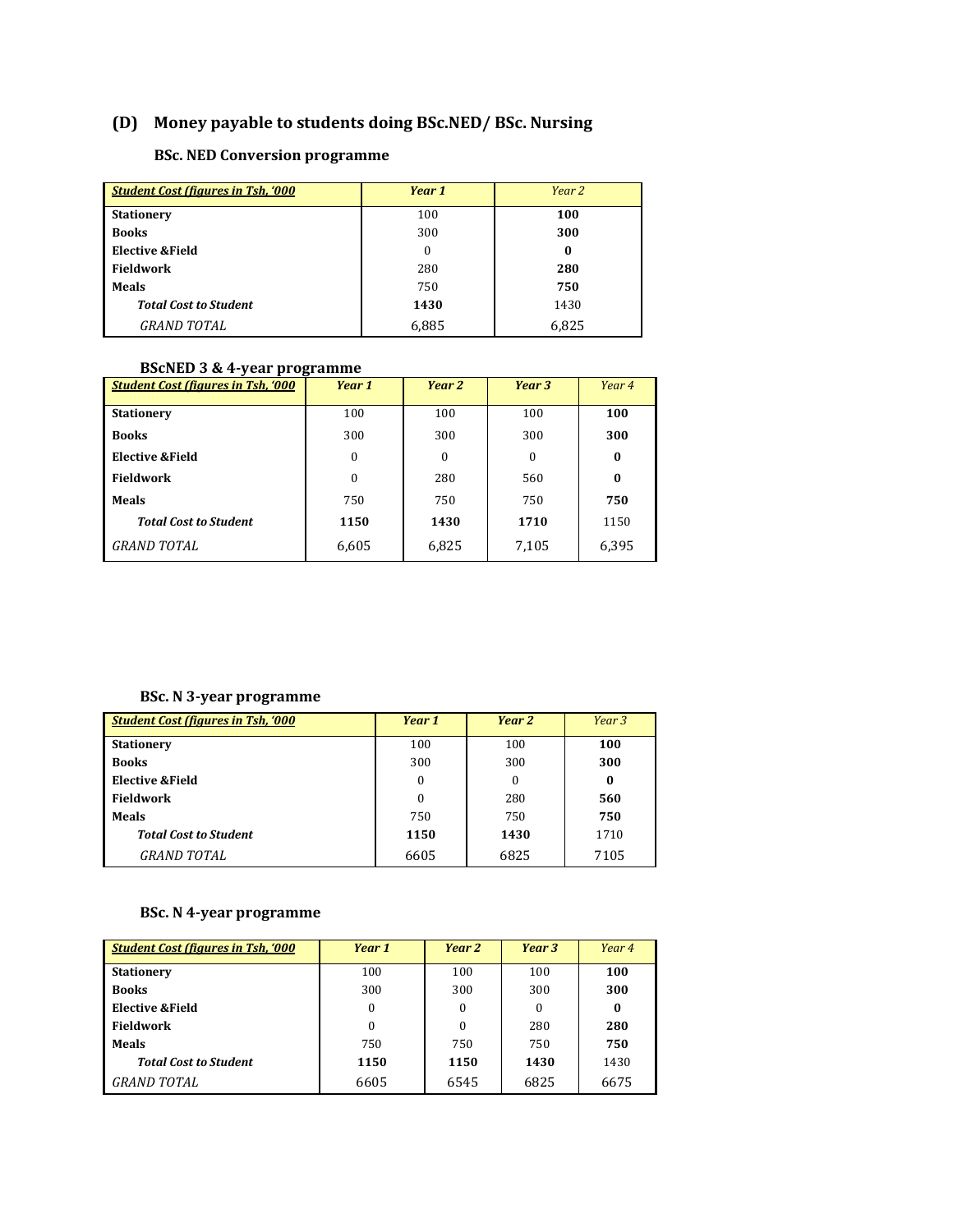#### **FEE STRUCTURE FOR FOREIGN UNDERGRADUATE PROGRAMMES (MD, B. PHARM, B.SC. NED, BMLS, BSC.N)** Fees Payable to the University

| <b>Figures in US\$</b>                        | Year 1   | Year 2   | Year 3          | Year 4   | Year 5   |
|-----------------------------------------------|----------|----------|-----------------|----------|----------|
| <b>Tuition</b>                                | 3,500    | 3,500    | 3.500           | 3,500    | 3,500    |
| Exam fee                                      | 75       | 75       | 75              | 75       | 75       |
| <b>Graduation fee</b>                         | 0        | $\theta$ | $\Omega$        | $\Omega$ | 25       |
| <b>Admission/Administrative fee</b>           | $\Omega$ | $\theta$ | $\Omega$        | $\Omega$ | $\Omega$ |
| <b>Sustainability Fund</b>                    | 15       | 15       | 15              | 15       | 15       |
| Registration                                  | 10       | 10       | 10 <sup>1</sup> | 10       | 10       |
| <b>ID</b> card                                | 10       | $\theta$ | $\Omega$        | $\Omega$ | $\Omega$ |
| Medical                                       | 100      | 100      | 100             | 100      | 100      |
| <b>Caution Money</b>                          | 25       | $\Omega$ | $\Omega$        | $\Omega$ | $\Omega$ |
| <b>Equipment/ Special Faculty Requirement</b> | 75       | 75       | 75              | 75       | 75       |
| <b>Accommodation</b>                          | 400      | 400      | 400             | 400      | 400      |
| <b>Total Cost to University</b>               | 4,210    | 4,175    | 4,175           | 4,175    | 4,200    |

*NB:* 1) GRADUATION FEE (25 US \$) is payable by all finalist at the beginning of the year.

## **Moneys Payable to the Student MD course**

| <b>Figures in US\$</b> | Year 1       | Year 2           | Year 3       | Year 4   | Year 5           |
|------------------------|--------------|------------------|--------------|----------|------------------|
| <b>Student Union</b>   | 40           | 40               | 40           | 40       | 40               |
| <b>Stationery</b>      | 200          | 200              | 200          | 200      | 200              |
| <b>Books</b>           | 500          | 500              | 500          | 500      | 500              |
| Elective & Field       | $\mathbf{0}$ | $\boldsymbol{0}$ | $\mathbf{0}$ | 1000     | $\bf{0}$         |
| <b>Fieldwork</b>       | 0            | 700              | 700          | $\bf{0}$ | $\boldsymbol{0}$ |
| <b>Meals</b>           | 1,250        | 1,250            | 1,250        | 1,250    | 1,250            |
| Total Cost to          | 1,990        | 2,690            | 2,690        | 2,990    | 1,990            |
| Student                |              |                  |              |          |                  |

**Total Costs** 

| <b>Figures in US\$</b>           | Year 1 | Year 2 | Year 3 | Year 4 | Year 5 |
|----------------------------------|--------|--------|--------|--------|--------|
| Money payable to the University  | 4,210  | 4.175  | 4.175  | 4,175  | 4.200  |
| <b>Money payable to Students</b> | 1.990  | 2,690  | 2.690  | 2.990  | 1.990  |
| <b>GRAND TOTAL</b>               | 6.200  | 6.865  | 6.865  | 7.165  | 6.190  |
|                                  |        |        |        |        |        |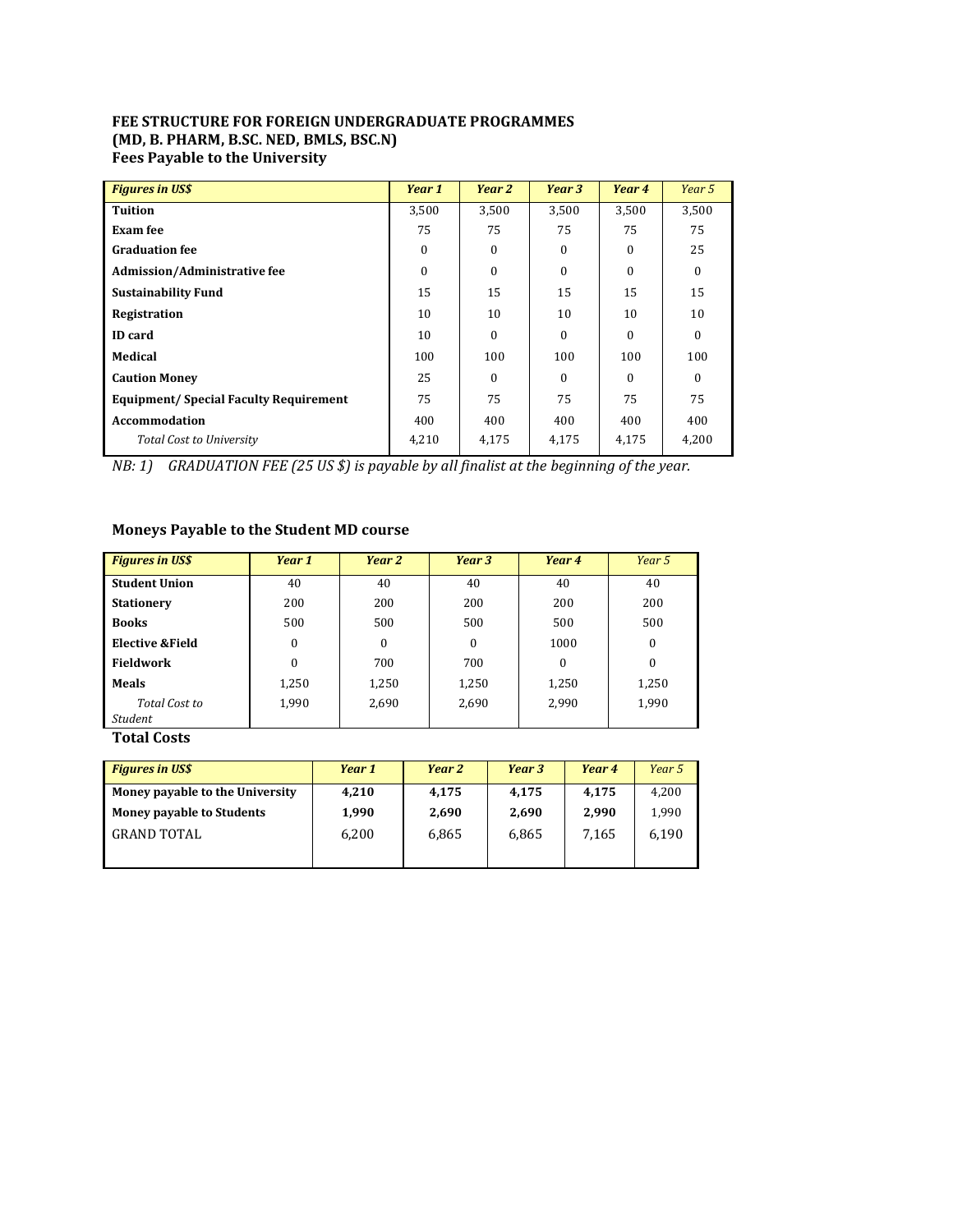#### **FEE STRUCTURE FOR POSTGRADUATE PROGRAMMES MMED Fee Structure (National)** Fees Payable to the University

| <b>Figures in TSh '000</b>                   | Year 1   | Year 2   | Year 3   |
|----------------------------------------------|----------|----------|----------|
| <b>Tuition</b>                               | 5,200    | 5,200    | 5,200    |
| Exam fee                                     | 250      | 250      | 250      |
| <b>Graduation Fee</b>                        | $\Omega$ | $\Omega$ | 50       |
| <b>Admission/Administrative</b>              | $\Omega$ | $\Omega$ | $\theta$ |
| <b>Sustainability</b>                        | 30       | 30       | 30       |
| <b>TCU Quality Assurance Fee</b>             | 20       | 20       | 20       |
| Registration                                 | 25       | 25       | 25       |
| <b>ID</b> card                               | 10       | $\Omega$ | $\Omega$ |
| Medical                                      | $\Omega$ | $\Omega$ | 0        |
| <b>Caution Money</b>                         | 50       | 0        | $\Omega$ |
| <b>Accommodation</b>                         | 1,200    | 1,200    | 1,200    |
| <b>Equipment/Special Faculty Requirement</b> | 200      | 200      | 200      |
| <b>Student union</b>                         | 20       | 20       | 20       |
| <b>Total Cost to University</b>              | 7,005    | 6,945    | 6,995    |

- *NB:* 1) GRADUATION FEE (50,000/=) is payable by all finalist at the beginning of the year.
- *NB: 2)* There is limited accommodation at CUHAS at a cost of 1,200,000/= Tshs. without utility (electricity and *water)* charges. Utility can cost up to 500,000/= Tshs. per year.

#### **Moneys Payable to the Student**

| <b>Student Cost (Figures in TSh '000)</b> | Year 1   | Year 2 | Year 3       |
|-------------------------------------------|----------|--------|--------------|
| <b>Stationery</b>                         | 250      | 250    | 250          |
| <b>Books</b>                              | 600      | 600    | 600          |
| Elective & Research                       | $\Omega$ | 2,500  | $\mathbf{0}$ |
| <b>Dissertation</b>                       | $\theta$ | 500    | $\mathbf{0}$ |
| Fieldwork                                 | $\Omega$ | 0      | $\mathbf{0}$ |
| Meals/Stipend                             | 9,600    | 9,600  | 9,600        |
| <b>Total Cost to Student</b>              | 10,450   | 13,450 | 10,450       |

#### **Total Costs**

| <b>Total Cost (in TSh '000)</b>    | Year 1 | Year 2 | Year 3 |
|------------------------------------|--------|--------|--------|
| <b>Money Payable to University</b> | 7.005  | 6945   | 6.995  |
| <b>Money Payable to Students</b>   | 10450  | 13450  | 10450  |
| <b>GRAND TOTAL</b>                 | 17,455 | 20,395 | 17,445 |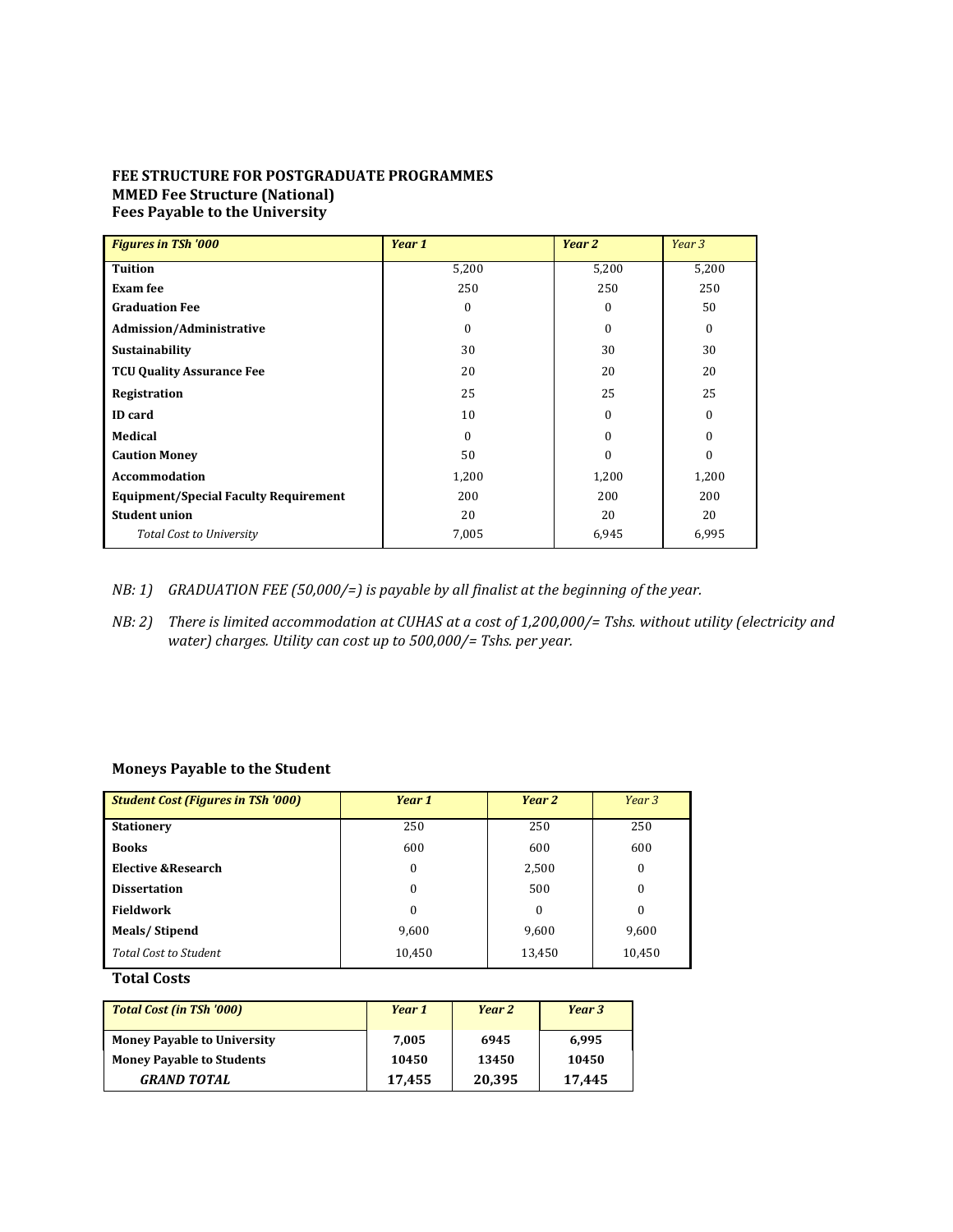# **MMED Fee Structure (Foreign)**

### **Fees Payable to the University**

| <b>Figures in US\$</b>                       | Year 1       | Year 2   | Year 3           |
|----------------------------------------------|--------------|----------|------------------|
| <b>Tuition</b>                               | 4,500        | 4500     | 4,500            |
| <b>Exam fee</b>                              | 125          | 125      | 125              |
| <b>Graduation Fee</b>                        | $\bf{0}$     | 0        | 25               |
| <b>Administrative fee</b>                    | $\mathbf{0}$ | 0        | $\mathbf{0}$     |
| Registration                                 | 20           | 20       | 20               |
| Sustainability                               | 15           | 15       | 15               |
| <b>ID</b> card                               | 10           | $\bf{0}$ | $\mathbf{0}$     |
| Medical                                      | $\Omega$     | $\theta$ | $\theta$         |
| <b>Caution Money</b>                         | 25           | 0        | $\boldsymbol{0}$ |
| <b>Equipment/Special Faculty Requirement</b> | 100          | 100      | 100              |
| <b>Accommodation</b>                         | 800          | 800      | 800              |
| <b>Total Cost to University</b>              | 5,595        | 5560     | 5,585            |

# *NB*: 1) GRADUATION FEE (25 US \$) is payable by all finalist at the beginning of the year

| <b>Total Cost (US \$)</b>   | Year 1 | Year 2 | Year 3 |
|-----------------------------|--------|--------|--------|
| Money payable to University | 5,595  | 5560   | 5.585  |
| Money payable to students   | 7,725  | 5.070  | 5.070  |
| <b>GRAND TOTAL</b>          | 13.320 | 10.630 | 10.665 |

## **Moneys Payable to the Student**

| <b>Student Cost (US \$)</b>  | Year 1           | Year 2           | Year 3       |
|------------------------------|------------------|------------------|--------------|
| <b>Student Union</b>         | 35               | 20               | 20           |
| <b>Stationery</b>            | 240              | 150              | 150          |
| <b>Books</b>                 | 750              | 400              | 400          |
| Research                     | 1,750            | $\boldsymbol{0}$ | $\mathbf{0}$ |
| <b>Dissertation</b>          | 450              | $\boldsymbol{0}$ | $\Omega$     |
| <b>Fieldwork</b>             | $\boldsymbol{0}$ | $\boldsymbol{0}$ | $\Omega$     |
| <b>Meals/Stipend</b>         | 4,500            | 4,500            | 4,500        |
| <b>Total Cost to Student</b> | 7,725            | 5,070            | 5,070        |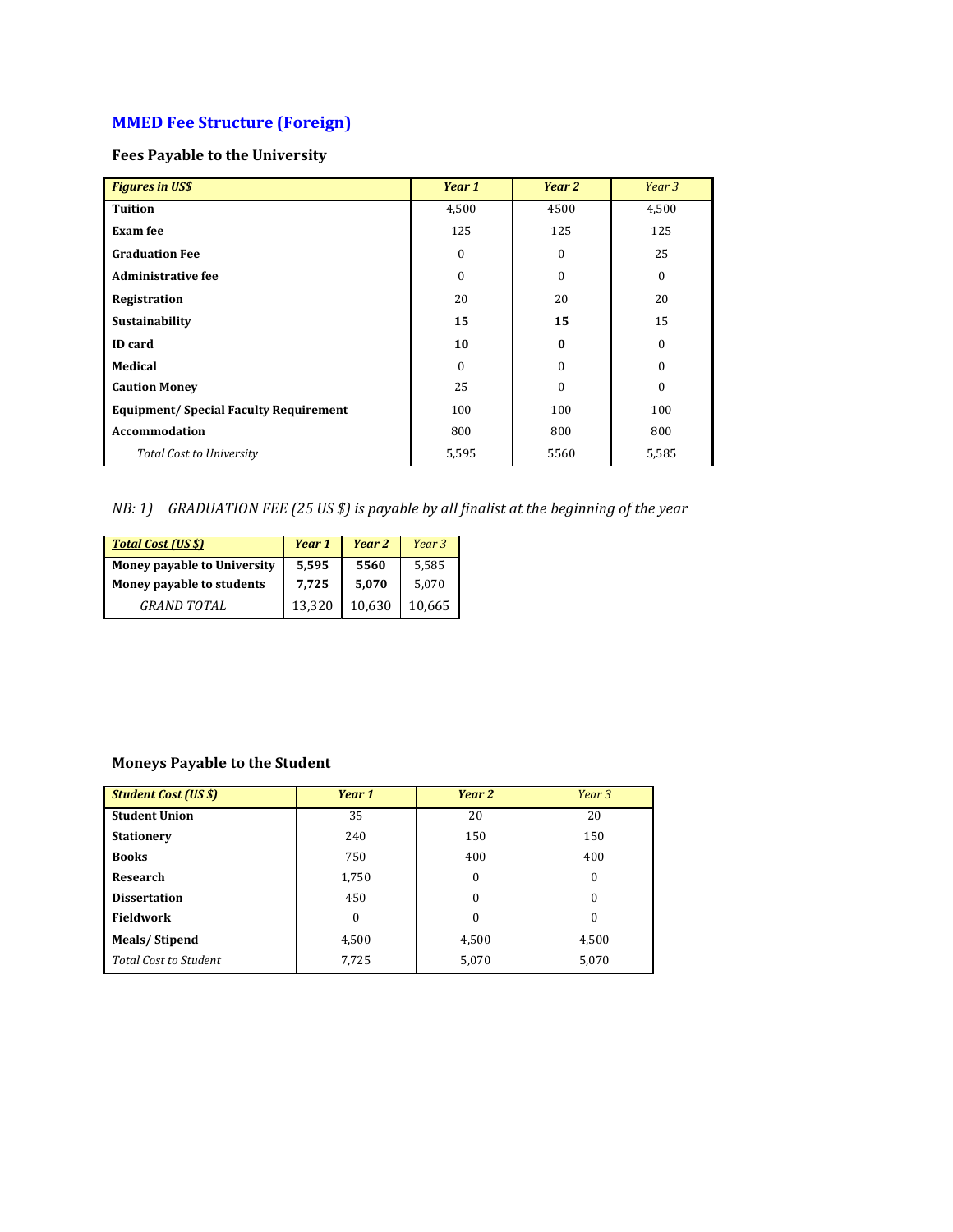## **Master of Science in Paediatric Nursing (MSc.PN) Fee Structure (National)** Fees Payable to the University

| <b>Figures in TSh '000</b>                   | Year 1   | Year 2   |
|----------------------------------------------|----------|----------|
| <b>Tuition</b>                               | 5,000    | 5,000    |
| Exam fee                                     | 250      | 250      |
| <b>Graduation Fee</b>                        | 0        | 50       |
| <b>Admission/Administrative</b>              | $\theta$ | $\bf{0}$ |
| <b>Sustainability</b>                        | 30       | 30       |
| <b>TCU Quality Assurance Fee</b>             | 20       | 20       |
| Registration                                 | 25       | 25       |
| <b>ID</b> card                               | 10       | $\bf{0}$ |
| Medical                                      | $\Omega$ | $\bf{0}$ |
| <b>Caution Money</b>                         | 50       | $\bf{0}$ |
| <b>Accommodation</b>                         | 1,200    | 1,200    |
| <b>Equipment/Special Faculty Requirement</b> | 200      | 200      |
| <b>Student union</b>                         | 20       | 20       |
| <b>Total Cost to University</b>              | 6,805    | 6,795    |

*NB:* 1) GRADUATION FEE (50,000/=) is payable by all finalist at the beginning of the year.

*NB: 2)* There is limited accommodation at CUHAS at a cost of 1,200,000/= Tshs. without utility (electricity and water) charges. Utility can cost up to 500,000/= Tshs. per year.

### **Moneys Payable to the Student**

| <b>Student Cost (Figures in TSh '000)</b> | Year 1   | Year 2   |
|-------------------------------------------|----------|----------|
| <b>Stationery</b>                         | 250      | 250      |
| <b>Books</b>                              | 600      | 600      |
| <b>Research</b>                           | $\theta$ | 3000     |
| <b>Dissertation</b>                       | $\Omega$ | 500      |
| <b>Fieldwork</b>                          | $\theta$ | $\bf{0}$ |
| Meals/Stipend                             | 9,600    | 9,600    |
| <b>Total Cost to Student</b>              | 10,450   | 13,950   |

#### **Total Costs**

| <b>Total Cost (in TSh '000)</b>    | Year 1 | Year 2 |
|------------------------------------|--------|--------|
| <b>Money Payable to University</b> | 6,805  | 6.795  |
| <b>Money Payable to Students</b>   | 10,450 | 13.950 |
| <b>GRAND TOTAL</b>                 | 17,255 | 20.745 |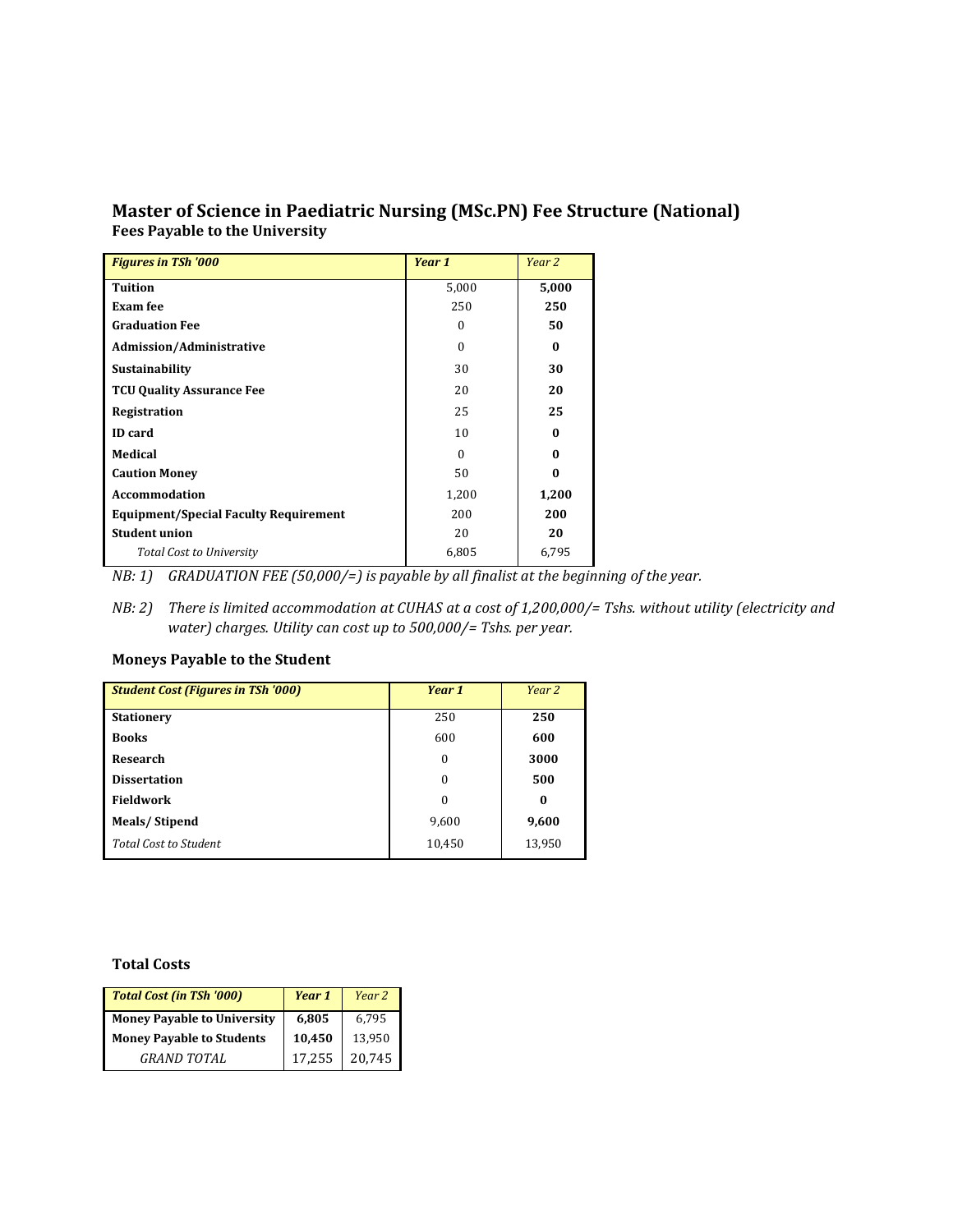# **MPH Fee Structure (National)**

Fees Payable to the University

| <b>Figures in TSh '000</b>                   | Year 1 |
|----------------------------------------------|--------|
| <b>Tuition</b>                               | 7,050  |
| Exam fee                                     | 350    |
| <b>Graduation Fee</b>                        | 50     |
| <b>Admission/Administrative</b>              | 0      |
| <b>Sustainability</b>                        | 30     |
| <b>TCU Quality Assurance Fee</b>             | 20     |
| Registration                                 | 25     |
| <b>ID</b> card                               | 10     |
| <b>Medical</b>                               | 0      |
| <b>Caution Money</b>                         | 50     |
| <b>Accommodation</b>                         | 1200   |
| <b>Equipment/Special Faculty Requirement</b> | 200    |
| <b>Student Union</b>                         | 20     |
| <b>Total Cost to University</b>              | 9,005  |
|                                              |        |

# *NB:* (i) Additional fee of 700,000/= is charged for evening program.

*(ii)* There is limited accommodation at CUHAS at a cost of 1,200,000/= Tshs. without utility (electricity and water) charges. Utility can cost up to 500,000/= Tshs. per year.

### **Moneys Payable to the Student**

| <b>B. Student Cost (Figures in TSh '000)</b> | Year 1 |
|----------------------------------------------|--------|
| <b>Stationery</b>                            | 250    |
| <b>Books</b>                                 | 600    |
| Research                                     | 2,500  |
| <b>Dissertation</b>                          | 500    |
| <b>Fieldwork</b>                             | 0      |
| Meals/Stipend                                | 9,600  |
| Total Cost to Student                        | 13,450 |
|                                              |        |

### **Total Costs**

| Year 1 |
|--------|
| 9.005  |
| 13.450 |
| 22.455 |
|        |

## **MPH Fee Structure (Foreign)** Fees Payable to the University

| <b>Figures in US \$</b> | Year 1 |
|-------------------------|--------|
| <b>Tuition</b>          | 5,000  |
| Exam fee                | 125    |
| <b>Graduation Fee</b>   | 25     |
|                         |        |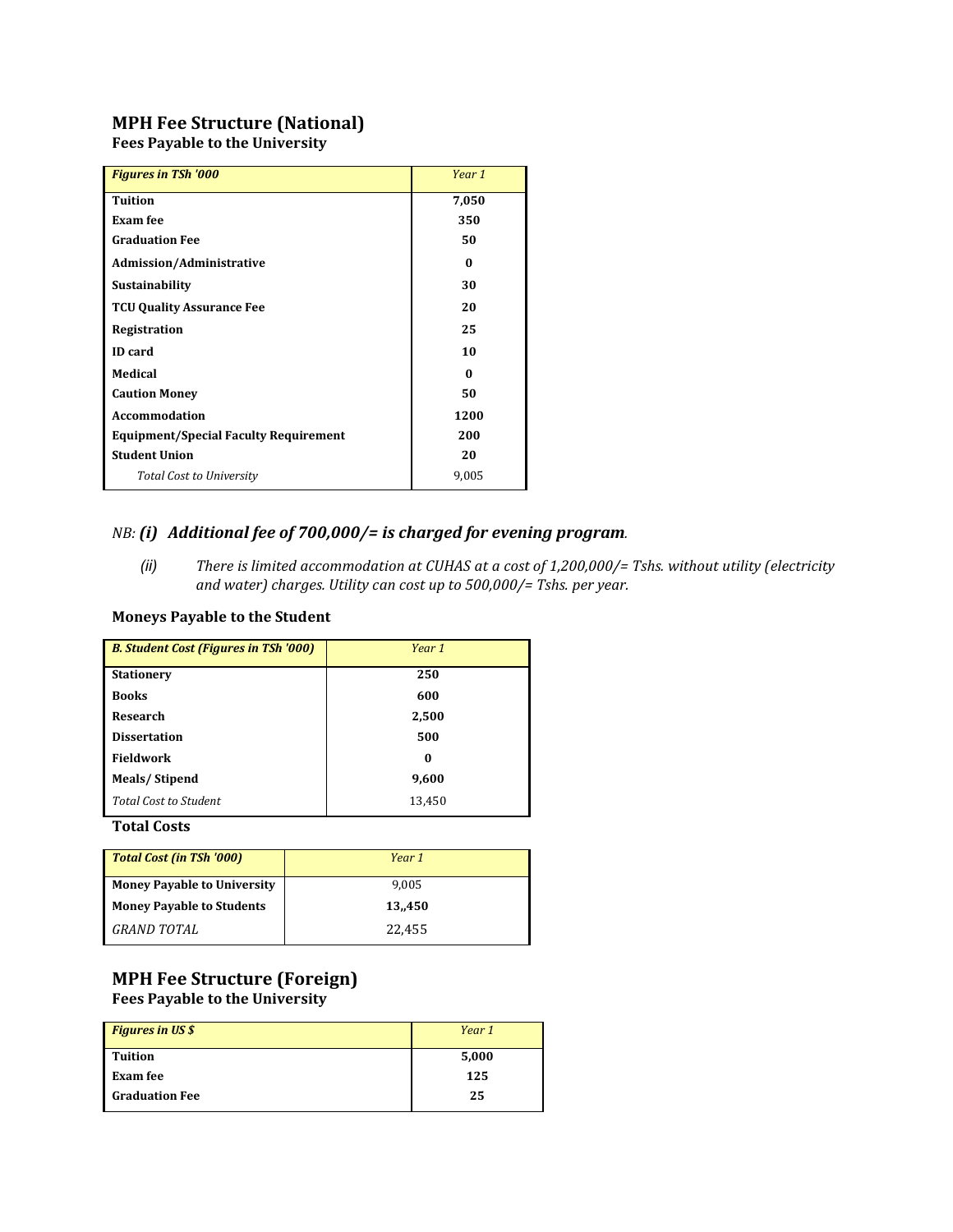| Admission/Administrative            | 75    |
|-------------------------------------|-------|
| Sustainability                      | 15    |
| Registration                        | 15    |
| <b>ID</b> card                      | 10    |
| Medical                             | 0     |
| <b>Caution Money</b>                | 25    |
| <b>Special faculty Requirements</b> | 100   |
| <b>Accommodation</b>                | 800   |
| <b>Total Cost to University</b>     | 6.190 |
|                                     |       |

# **Moneys Payable to the Student**

| <b>B. Student Cost (Figures in US \$)</b> | Year 1 |
|-------------------------------------------|--------|
| <b>Student Union</b>                      | 20     |
| <b>Stationery</b>                         | 150    |
| <b>Books</b>                              | 400    |
| Research                                  | 1000   |
| <b>Dissertation</b>                       | 250    |
| <b>Fieldwork</b>                          | 0      |
| Meals/Stipend                             | 2,700  |
| <b>Total Cost to Student</b>              | 4,520  |

### **Total Costs**

| <b>Total Cost (US \$)</b>          | Year 1 |
|------------------------------------|--------|
| <b>Money Payable to University</b> | 6.190  |
| <b>Money Payable to Students</b>   | 4.520  |
| <b>GRAND TOTAL</b>                 | 10.710 |

# **PhD Fee Structure**

# Fees Payable to the University

| <b>Figures in Tshs '000'</b>                  | Year 1   | Year 2           | Year 3       |
|-----------------------------------------------|----------|------------------|--------------|
| <b>Tuition</b>                                | 6,250    | 6,250            | 6,250        |
| Exam fee                                      | 250      | 250              | 250          |
| <b>Graduation Fee</b>                         | $\Omega$ | $\boldsymbol{0}$ | 50           |
| <b>Administrative fee</b>                     | 100      | $\boldsymbol{0}$ | $\mathbf{0}$ |
| Registration                                  | 40       | 40               | 40           |
| Sustainability                                | 40       | 40               | 40           |
| <b>ID</b> card                                | 10       | $\bf{0}$         | $\Omega$     |
| Medical                                       | 320      | 320              | 320          |
| <b>Caution Money</b>                          | 100      | $\Omega$         | $\Omega$     |
| <b>Equipment/ Special Faculty Requirement</b> | 325      | 325              | 325          |
| <b>Accommodation</b>                          | 1,200    | 1,200            | 1,200        |
| <b>Student Union</b>                          | 35       | 35               | 35           |
| <b>Total Cost to University</b>               | 8,670    | 8,460            | 8,510        |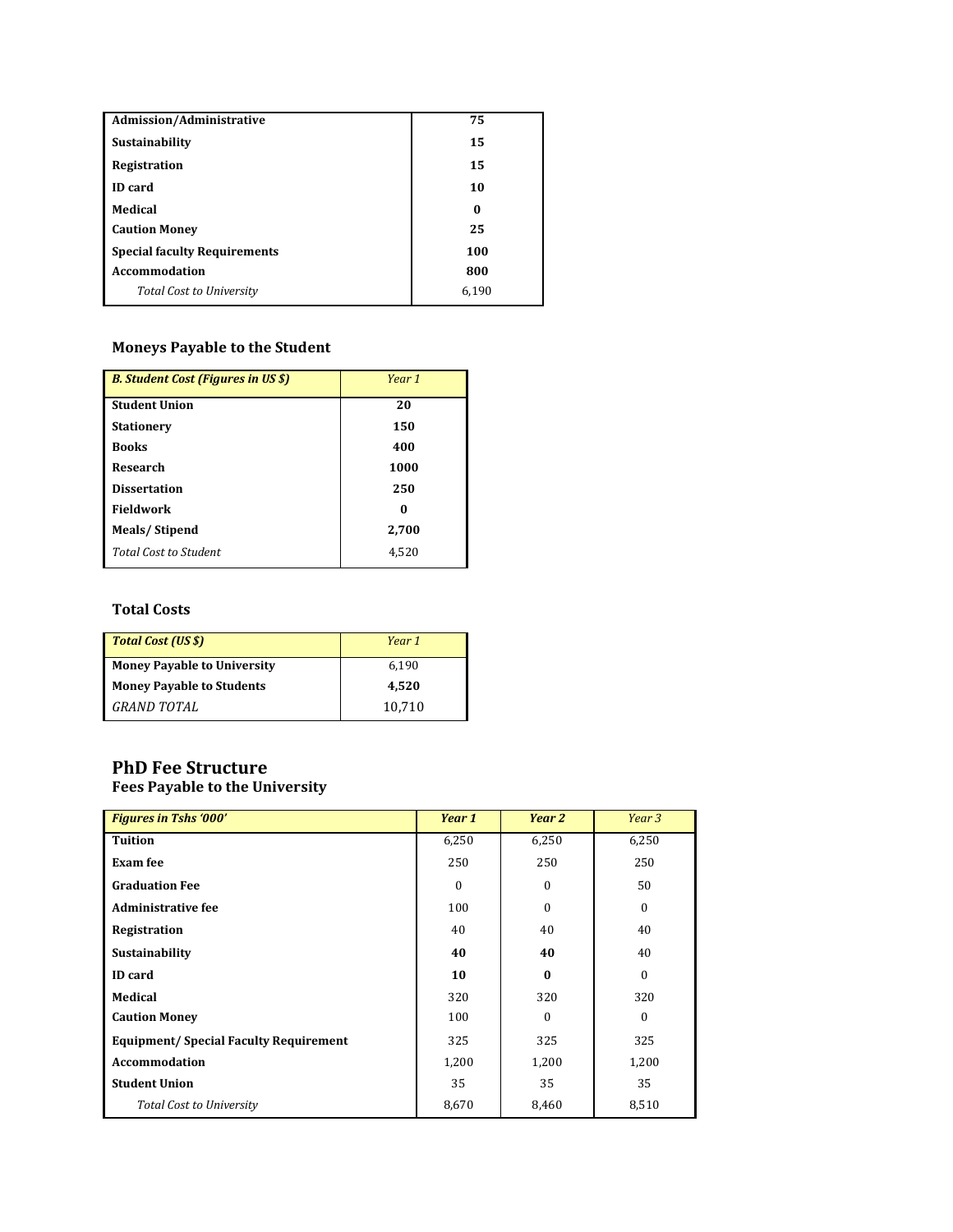### **Moneys Payable to the Student**

| <b>Student Cost (Tsh '000')</b> | Year 1   | Year 2       | Year 3       |
|---------------------------------|----------|--------------|--------------|
| <b>Stationery</b>               | 240      | 240          | 240          |
| <b>Books</b>                    | 750      | 750          | 750          |
| Elective & Research             | 10,000   | 10,000       | 10,000       |
| <b>Dissertation</b>             | 450      | 450          | 450          |
| Fieldwork                       | $\bf{0}$ | $\mathbf{0}$ | $\mathbf{0}$ |
| Meals/Stipend                   | 9,600    | 9,600        | 9,600        |
| Total Cost to Student           | 21,040   | 21,040       | 21,040       |

### **Total Costs**

| <b>Total Cost (Tshs '000')</b> | Year 1 | Year 2 | Year 3 |
|--------------------------------|--------|--------|--------|
| Money payable to University    | 8.670  | 8.460  | 8.510  |
| Money payable to students      | 21.040 | 21.040 | 21.040 |
| GRAND TOTAL                    | 29.710 | 29.500 | 29.550 |

### **IAHS** Fee Structure

# FEE STRUCTURE FOR NATIONALS DIPLOMA PROGRAMMES- IAHS (DDR, DMLS& DPS)

### **Fees Payable to the University**

| <b>DDR, DMLS &amp; DPS</b>                    |        |        |        |  |
|-----------------------------------------------|--------|--------|--------|--|
| <b>Figures in TSh '000</b>                    | Year 1 | Year 2 | Year 3 |  |
| Tuition                                       | 1,550  | 1,550  | 1,400  |  |
| Exam fee                                      | 100    | 100    | 50     |  |
| <b>Graduation Fee</b>                         | 0      | 0      | 50     |  |
| <b>Admission Administrative fee</b>           | 0      | 0      | 0      |  |
| Sustainability Fund                           | 30     | 30     | 30     |  |
| <b>NACTE Quality Assurance Fee</b>            | 20     | 20     | 20     |  |
| Registration                                  | 10     | 10     | 10     |  |
| <b>ID</b> card                                | 10     | 0      | 0      |  |
| Medical                                       | 100    | 100    | 100    |  |
| <b>Equipment/ Special Faculty Requirement</b> | 150    | 150    | 150    |  |
| <b>Caution Money</b>                          | 50     | 0      | 0      |  |
| <b>Student Union</b>                          | 20     | 20     | 20     |  |
| <b>Total Cost to University</b>               | 2,040  | 1,980  | 1,830  |  |

# **Moneys Payable to the Student**

| <b>Figures in TSh '000</b> | Year 1 | Year 2 | Year <sub>3</sub> |
|----------------------------|--------|--------|-------------------|
| <b>Stationery</b>          | 50     | 50     | 50                |
| <b>Books</b>               | 150    | 150    | 150               |
| Meals                      | 600    | 600    | 600               |
| <b>Fieldwork</b>           | 600    | 600    | 600               |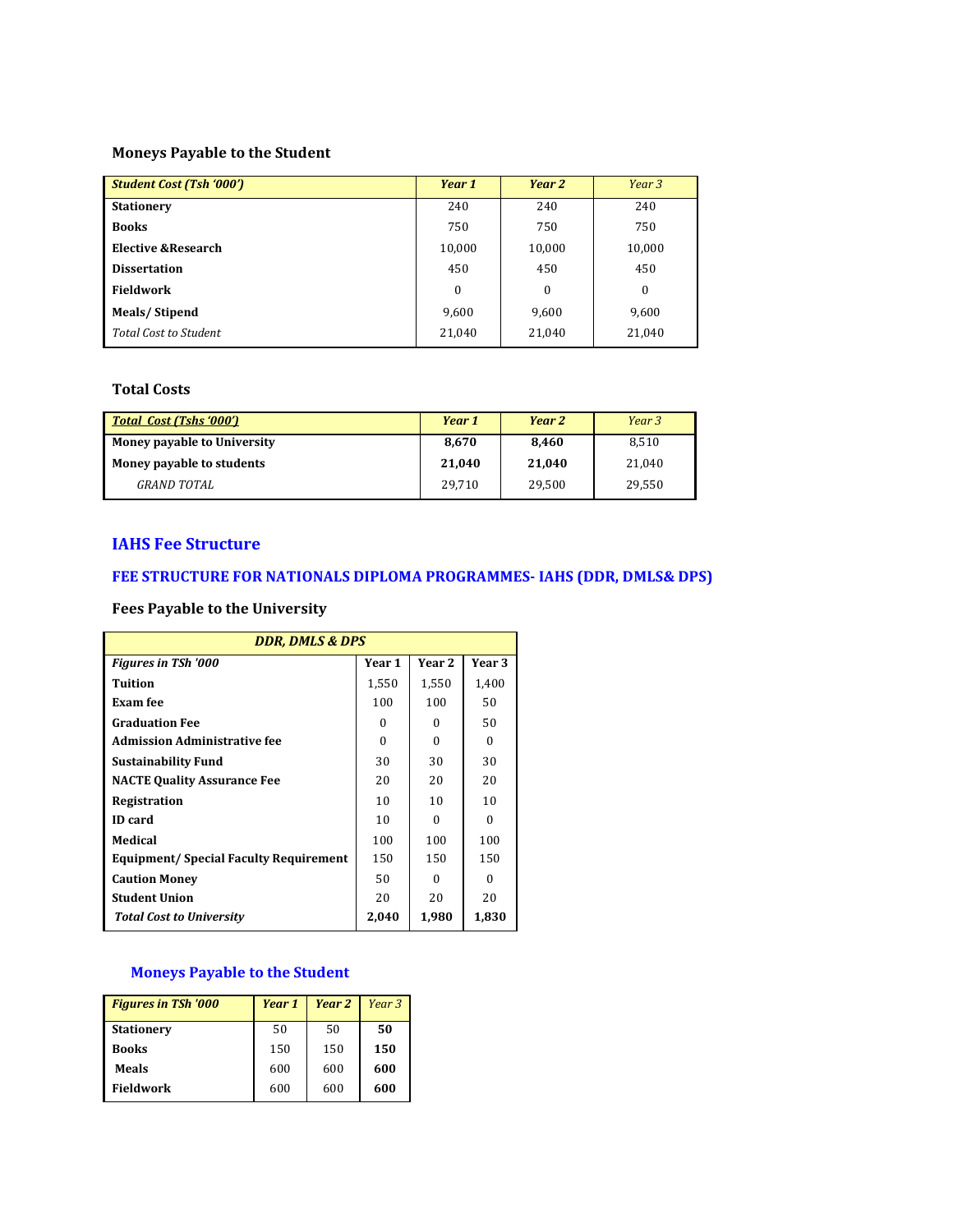| <b>Figures in TSh '000</b>   |      | <b>Year 1</b>   <b>Year 2</b>   Year 3 |      |
|------------------------------|------|----------------------------------------|------|
| <b>Accommodation</b>         | 480  | 480                                    | 480  |
| <b>Total Cost to Student</b> | 1880 | 1880                                   | 1880 |

**Total Costs**

| <b>Total Cost</b>           | Year 1 | Year 2 | Year 3 |
|-----------------------------|--------|--------|--------|
| Money payable to University | 2,040  | 1,980  | 1,830  |
| Money payable to students   | 1880   | 1880   | 1880   |
| <b>GRAND TOTAL</b>          | 3.920  | 3,860  | 3,710  |

- *NB*: 1) Limited accommodation is available at BMC at a cost of 480,000/= Tshs per year payable in full or in instalments at the beginning of the academic year.**NOTE Payment should be done after** *consultation with the WARDEN to guarantee the availability of the rooms.* 
	- 2) The University does not provide meals to students, however, there are several cafeterias within the *compound for reasonable prices.*
	- 3) The cost of accommodation and meals is about 7,500/= Tshs. per day

### **Supplementary Examination Fees**

Candidates appearing for supplementary examinations will be required to pay supplementary fee as shown on the table below:

| <b>SN</b>    | <b>Course</b>    | <b>Fees per Subject (Tshs)</b> | <b>Year Cost per subject (Tshs)</b> |
|--------------|------------------|--------------------------------|-------------------------------------|
| $\mathbf{1}$ | MD1              | 45,000                         | 600,000.00                          |
| 2            | MD2              | 30,000                         | 400,000.00                          |
| 3            | MD <sub>3</sub>  | 80,000                         | 1,065,000.00                        |
| 4            | MD4              | 65,000                         | 865,000.00                          |
| 5            | MD <sub>5</sub>  | 40,000                         | 530,000.00                          |
| 6            | <b>BMLS1</b>     | 30,000                         | 400,000.00                          |
| 7            | BMLS2            | 40,000                         | 530,000.00                          |
| 8            | BMLS3            | 40,000                         | 535,000.00                          |
| 9            | <b>BPHARM1</b>   | 40,000                         | 535,000.00                          |
| 10           | <b>BPHARM 2</b>  | 40,000                         | 535,000.00                          |
| 11           | <b>BPHARM 3</b>  | 55,000                         | 735,000.00                          |
| 12           | <b>BPHARM4</b>   | 55,000                         | 735,000.00                          |
| 13           | BSN 1            | 40,000                         | 535,000.00                          |
| 14           | BSN 2            | 30,000                         | 400,000.00                          |
| 15           | BSN 3            | 55,000                         | 735,000.00                          |
| 16           | BSN 4            | 45,000                         | 600,000.00                          |
| 17           | DDR1             | 10,000                         | 135,000.00                          |
| 18           | DDR <sub>2</sub> | 10,000                         | 135,000.00                          |
| 19           | DDR <sub>3</sub> | 15,000                         | 200,000.00                          |